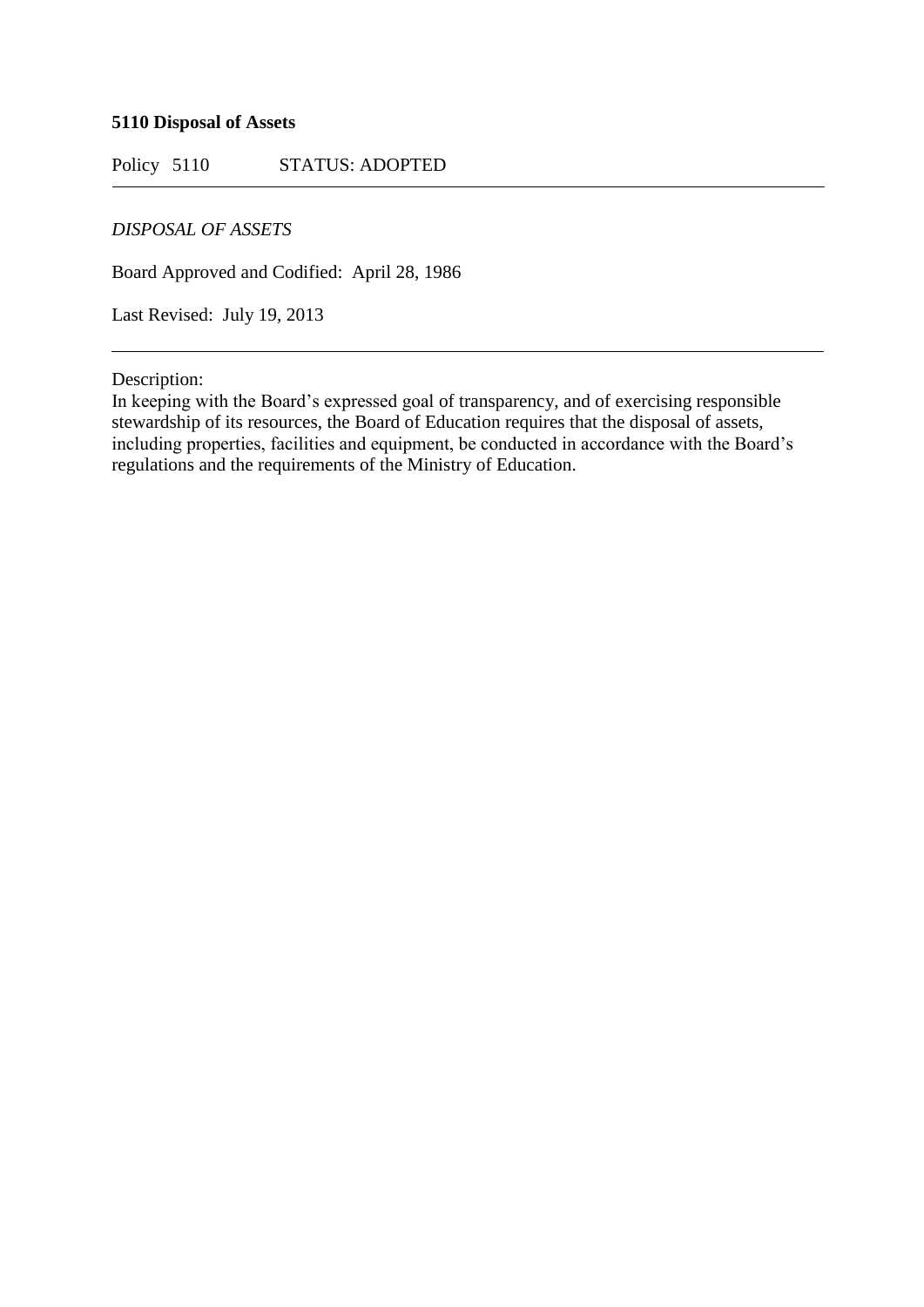## *DISPOSAL OF ASSETS*

Board Approved and Codified: April 28, 1986

Last Revised: July 19, 2013

#### Description:

#### **Disposal of Equipment:**

All assets in a state of disrepair, obsolete or no longer currently useful to the School District may be declared surplus, and may be disposed of. At times, items declared surplus by one school, may be of use to another school. Assets may be disposed of to another District school. On such occasions, the asset will be removed from the inventory of the one school and included in the inventory list of the receiving school.

### **Declaring an Asset to be Surplus:**

School based assets may be only be declared surplus by the principal/vice principal of the school, or by the Facilities Manager, Transportation Manager, Secretary Treasurer or Superintendent.

In all cases when a school based or District asset is declared surplus, the declaration is to be approved by the Secretary Treasurer.

#### **Disposal Options and Procedures:**

- 1. All assets that are declared surplus may be sold, exchanged or transferred to another school within the district without tender or auction. In this case a fair price will be established in writing, between school principals, and the Secretary Treasurer will be informed of the transaction.
- 2. When a surplus asset is not disposed of within the organization, the Secretary Treasurer will select the most efficient means of disposal based on the value and nature of the asset. The Secretary Treasurer is not required to dispose of any surplus asset. If his/her decision is to dispose of the asset, the following methods of disposal will be utilized at his/her discretion:
	- Trade-in for a new item:
	- Sale by public sealed tender;
	- Auction-general or consignment;
	- Fixed or variable public sale;
	- Internal lottery:
	- Private sale:
	- Donation to non-profit organizations;
	- Scrapping or recycling.
- 3. Any dispute arising as a result of the valuation, or designation of an asset to be surplus shall be decided by the Secretary Treasurer. His/her decision shall be final.